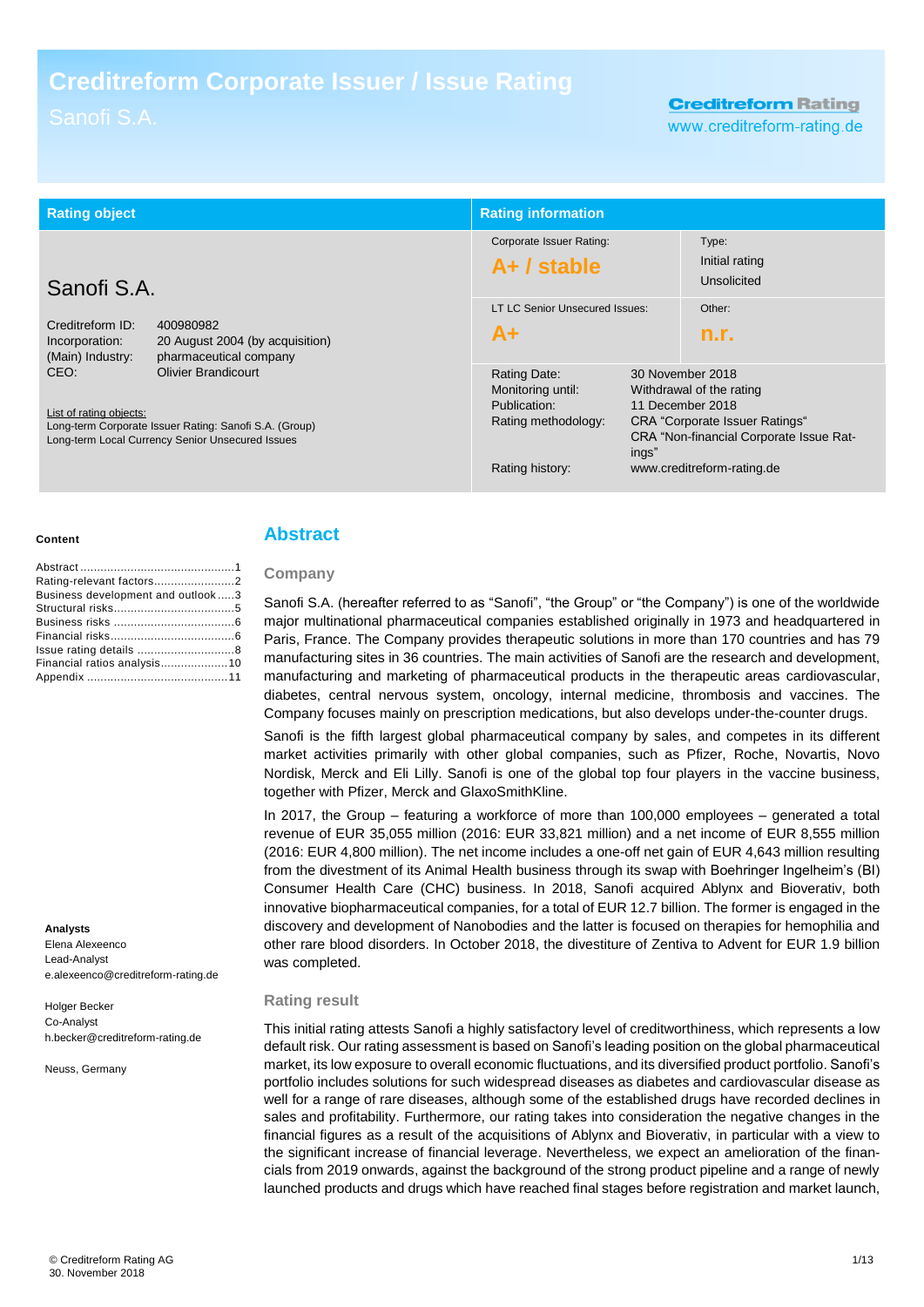together with established products and improved over-the-counter business as a basis for deleveraging.

### **Outlook**

The one-year outlook of the rating is stable. We expect a stabilization of the revenues due to new products, which should have a balancing effect on the declining of revenues from some flagship products such as Lantus, so that the Company will be able to repay its increased debt on schedule.

## **Rating-relevant factors**

Table 1: Financials of Sanofi S.A. I Source: Sanofi annual report 2017, standardized by CRA

| <b>Financial ratios' extract</b><br><b>Basis: consolidated annual report as per</b> | <b>CRA</b> standardized figures <sup>1</sup> |              |  |
|-------------------------------------------------------------------------------------|----------------------------------------------|--------------|--|
| 31/12 (IFRS)                                                                        | 2016                                         | 2017         |  |
| Revenues                                                                            | EUR 33,821 m                                 | EUR 35,055 m |  |
| <b>EBITDA</b>                                                                       | EUR 9,835 m                                  | EUR 9,489 m  |  |
| <b>FBIT</b>                                                                         | EUR 6,534 m                                  | EUR 5,803 m  |  |
| <b>EAT</b>                                                                          | EUR 4.709 m                                  | EUR 8,434 m  |  |
| Total assets                                                                        | EUR 76,536 m                                 | EUR 75,989 m |  |
| Equity ratio <sup>2</sup>                                                           | 41.65%                                       | 47.41%       |  |
| Capital lock-up period                                                              | 46.37 days                                   | 48.24 days   |  |
| Short-term capital lock-up                                                          | 37.42%                                       | 29.25%       |  |
| Net debt / EBITDA adj.                                                              | 3.5                                          | 3.12         |  |
| Return on investment                                                                | 7.39%                                        | 11.62%       |  |

### **General rating factors**

- Global presence
- Low sensitivity to economic cycles
- A global leader in all its strategic business areas
- Diversified product portfolio with a focus on widespread diseases and over-the-counter drugs as well as on rare diseases, where the Company has a relatively strong pricing power
- Good access to financial markets
- Generally stable, significant cash flows from operating activities
- $+$  High entry barriers
- Life cycle of patent drugs with decrease of margins after the expiration of patent protection High investments in R&D necessary to maintain the leading market position
- High level of regulation in all the relevant markets
- Currency risks

-

- Relatively high disbursements and share-buybacks create additional pressure on the cash flows
- Concentration on the US market

### **Current factors (rating 2018)**

Decrease of net debt as of 31 December 2017

Suggestion:

**analysis 2017**

adj.

**General Rating Factors** summarize the key issues that – in the view of the analysts as per the date of the rating –have a significant or long-term impact on the rating, positive (+) as well as negative (-).

**Excerpts from the financial ratios** 

Influence of non-recurring effects Decrease of operating income

 Increased revenues Reduction of net debt Increased equity ratio Decrease of Net debt / EBITDA

**Current Rating Factors** are the key factors that have, in addition to the Underlying Rating Factors, an impact on the current rating.

**Prospective Rating Factors** are factors and possible events that – in the view of the analysts as per the date of the rating – would most likely have a stabilizing or positive effect (+) and a weakening or negative effect (-) on future ratings, if they occurred. This is not a full list of possible future events with potential relevance for future ratings. Circumstances can arise that are not included in the list of prospective factors whose effects are impossible to assess at the time of the rating, either because these effects are uncertain or because the underlying events are deemed unlikely to occur.

<sup>1</sup> For analytical purposes, CRA adjusted the original values in the financial statements in the context of the financial ratio analysis.

 $2$  After the deduction of the goodwill shown on the balance sheet from the equity by 50%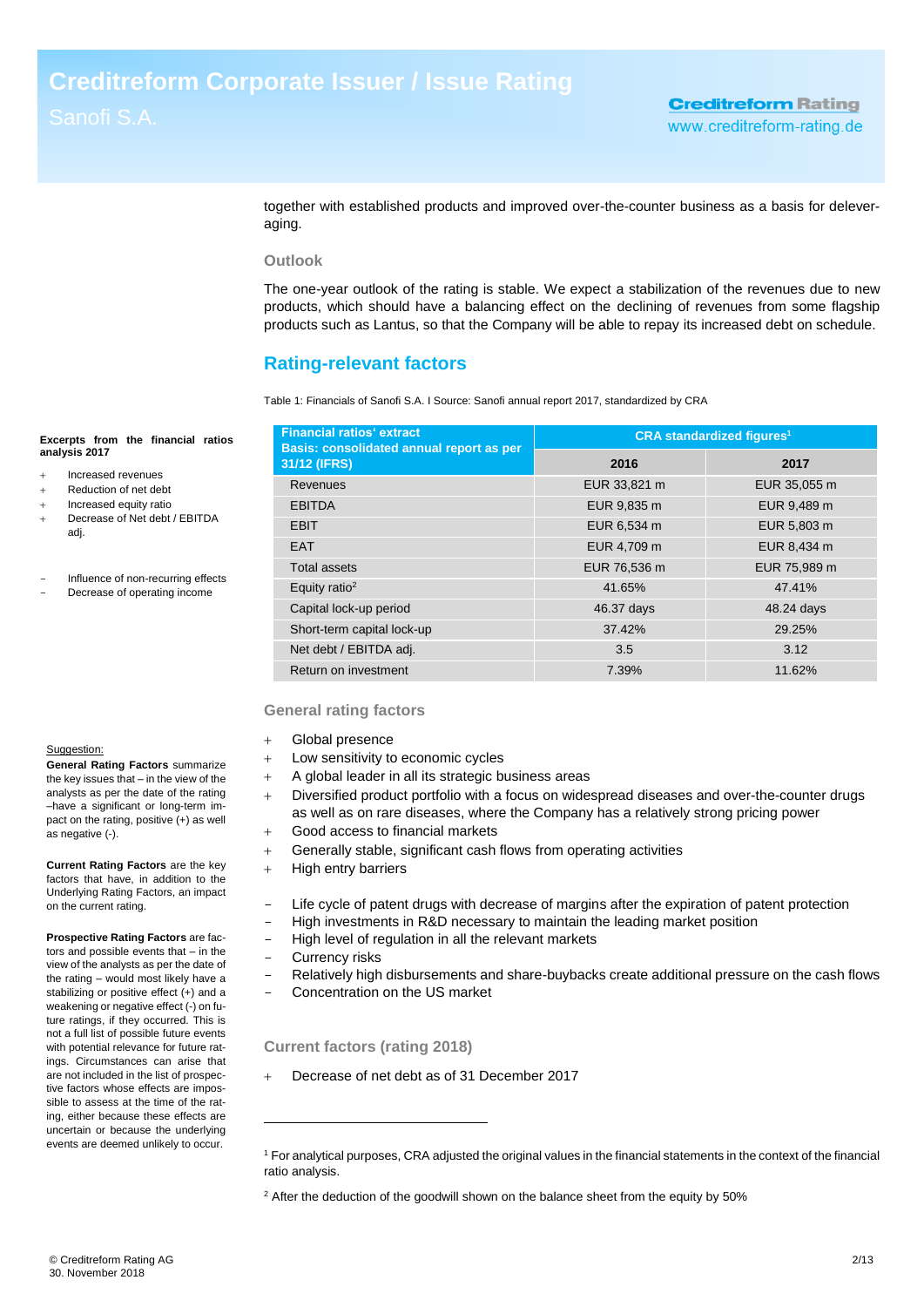- $+$  High liquidity reserves and sufficient undrawn credit facilities
- Strong pipeline of newly registered and newly launched products as well as of products acquired through Bioverativ
- Recovery of revenues in the third quarter 2018
- Decreasing revenues and profitability in 2017 and 2018 for a range of flagship products, especially in diabetes and cardiovascular
- Significant increase in financial leverage after two major acquisitions in 2018

#### **Prospective rating factors**

- Growth potential in Emerging Markets
- Further product launches and development of the product pipeline through acquisitions
- Increasingly strict regulatory requirements
- Negative immediate financial effects after acquisitions
- High costs of market launches

#### **Best case scenario**

Best case: A+ Worst case: A-

range.

In our best-case scenario for one year, we assume a rating of A+. This would be the case if the market launch of the new products proves sufficient to compensate the decreased revenues from some of the flagship products, and will be a solid basis to repay the increased debt. We expect a deterioration of the financials as of 31.12.2018 as a result of the increased leverage. This fact restrains our assessment for the best-case scenario.

#### **Worst case scenario**

<span id="page-2-0"></span>In our worst-case scenario for one year we assume a rating of A. This might be the case if the profitability of the Group does not improve despite the new market launches, or if the costs of those market launches, together with possible high disbursements, is too high, resulting in significant deterioration of cash flow margins and of the net debt / EBITDA ratio.

### **Business development and outlook**

During the financial year 2017, the Company managed to generate net sales of EUR 35,055 million, an increase of 3.6% compared to 2016 (EUR 33,821 million). The adjusted net sales before influence of exchange rates increased by 5.6% and includes the acquisition of BI's Healthcare business and the first-time consolidation of the European vaccines business. The growth of net sales at constant exchange rates and Group structure basis amounted to 0.5%. The main growth factors were the vaccines, the sales growth of the multiple sclerosis franchise and of Dupixent, as well as a generally positive development of emerging markets.

Table 2: Net sales by geographical regions I Source: Sanofi

| <b>EUR million</b>      | 2016   | 2017   | Change  |
|-------------------------|--------|--------|---------|
| <b>United States</b>    | 12,391 | 11,855 | $-4.3%$ |
| <b>Emerging Markets</b> | 9,593  | 10,258 | $+6.9%$ |
| Europe                  | 8,679  | 9,525  | $+9.7%$ |
| Rest of the world       | 3,158  | 3,417  | $+8.2%$ |

The biggest market remains the United States, albeit with currently shrinking net sales, in particular due to the decrease in flagship diabetes product Lantus. These effects were offset by the growth in

Note: The scenarios are based on the in-formation available at the time of the rating. Within the forecast horizon, some circumstances could occur that would lead to a rating change out of the indicated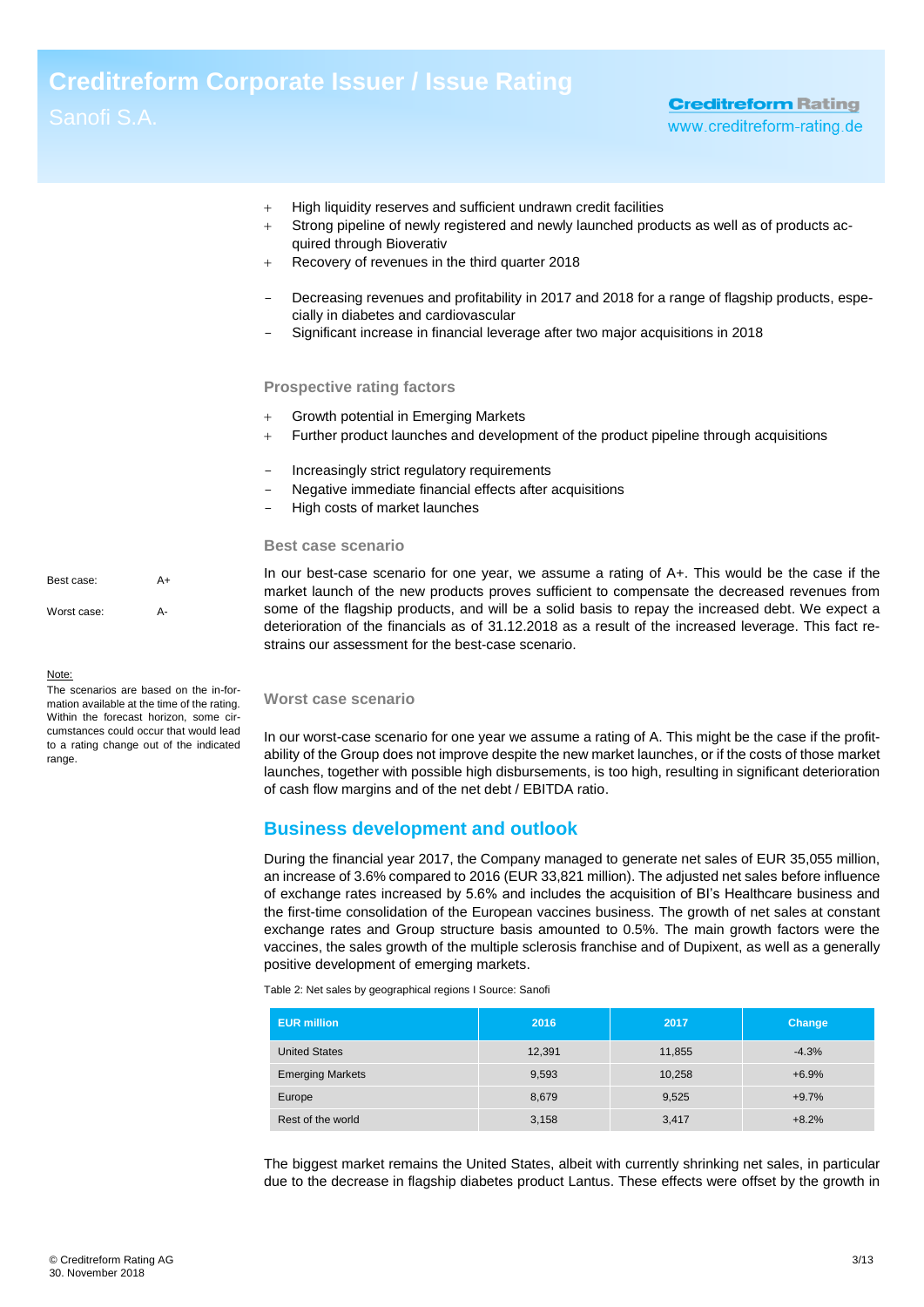all other regions. Emerging markets, which include Asia, Latin America, Africa, the Middle East and Eurasia, are of increasing importance for the Group's development.

A range of key products is impacted by the introduction of generic and biosimilar products in some of Sanofi's important markets (see the Chapter Business Risks). The total revenues from these products on the markets with generic competition amounted to EUR 5,997 million in 2017 (2016: EUR 7,567 million), a reduction of 20.7%. The Company expected further deterioration of revenues for these products in 2018. Taking into consideration Sanofi's strong pipeline with a range of products ready to be commercialized or newly launched, we hold the view that the Company will be able to offset the current decrease of revenues.

The Company achieved an operating income of EUR 5,803 million, a decrease of 11.2% (2016: EUR 6,534 million). This situation was mainly attributable to increases in cost of sales, R&D expenses, selling and general expenses and amortization and impairment of intangible assets. The net income amounted to EUR 8,434 million in 2017, 79% over the previous year (EUR 4,709 million) due to the gain on divestment of the Animal Health business and the effects of US tax reform.

To ensure a better understanding of its performance, the Company uses non-GAAP financial measures "business operating income" and "business net income". These measures are derived from the reported net income and exclude non-recurring effects and accounting effects associated with acquisitions and business combinations, which partly do not affect the liquidity of the Company, as well as the tax impact of these effects. According to these measures, the Company generated a business operating income before financial effects and income tax expense of EUR 9,343 million in 2017 (2016: EUR 9,285 million), and business net income of EUR 6,964 million (2016: EUR 7,308 million). The main positions eliminated in 2017 constitute items relating to the Animal Health business, the amortization and impairment of intangible assets (EUR 2,159 million, 2016: EUR 1,884 million), restructuring costs (EUR 731 million, 2016: EUR 879 million) and the associated tax effects.

All of Sanofi's business segments made a positive contribution to the Group's business operating income. The following table illustrates the business development of individual divisions in 2017. Other segments comprise administrative services for the entire Group.

| <b>EUR million</b>                          | Pharmaceuti-<br>cals | <b>Consumer</b><br><b>Healthcare</b> | <b>Vaccines</b> | Other                    | <b>Total Sanofi</b> |
|---------------------------------------------|----------------------|--------------------------------------|-----------------|--------------------------|---------------------|
| Net sales                                   | 25,122               | 4,832                                | 5,101           | $\overline{\phantom{0}}$ | 35,055              |
| Other revenues                              | 287                  | $\overline{\phantom{0}}$             | 862             | $\overline{a}$           | 1.149               |
| Cost of sales                               | (6, 728)             | (1,648)                              | (2,798)         | (271)                    | (11, 445)           |
| Research and de-<br>velopment ex-<br>penses | (4,056)              | (123)                                | (557)           | (736)                    | (5, 472)            |
| <b>Business operating</b><br>income         | 9,025                | 1,543                                | 1,804           | (3,029)                  | 9,343               |

Table 3: Segment results, selected figures I Source: Sanofi

The Company's strategy, which was announced in November 2015, comprises four main objectives for the perspective until 2020: reshape the portfolio, deliver outstanding launches, sustain innovation in R&D, and simplify the organization. Targeted acquisitions and the policy of securing research and development alliances remain significant elements of the Group's strategy. As a part of portfolio reshaping, the Company has strengthened its Consumer Healthcare (CHC) through the swap of its Animal Health and Boehringer Ingelheim's (BI) CHC-businesses. With Toujeo, Soliqua/Suliqua the successor products for Lantus have been launched. Further products in cardiovascular, oncology and immunology, including products developed in cooperation with other pharmaceutical companies (for instance Regeneron) are also either in the pipeline or have been already registered. Sanofi is a market leader in solutions for rare diseases, and strives to sustain and develop this position. Finally, Sanofi's activities in emerging markets remain the focus of its strategy. Through the reorganization of business unit structure, operational improvements in production process, and the reshaping of product portfolio, the Company managed to realize cost savings of EUR 1.5 billion between 2015 and 2017.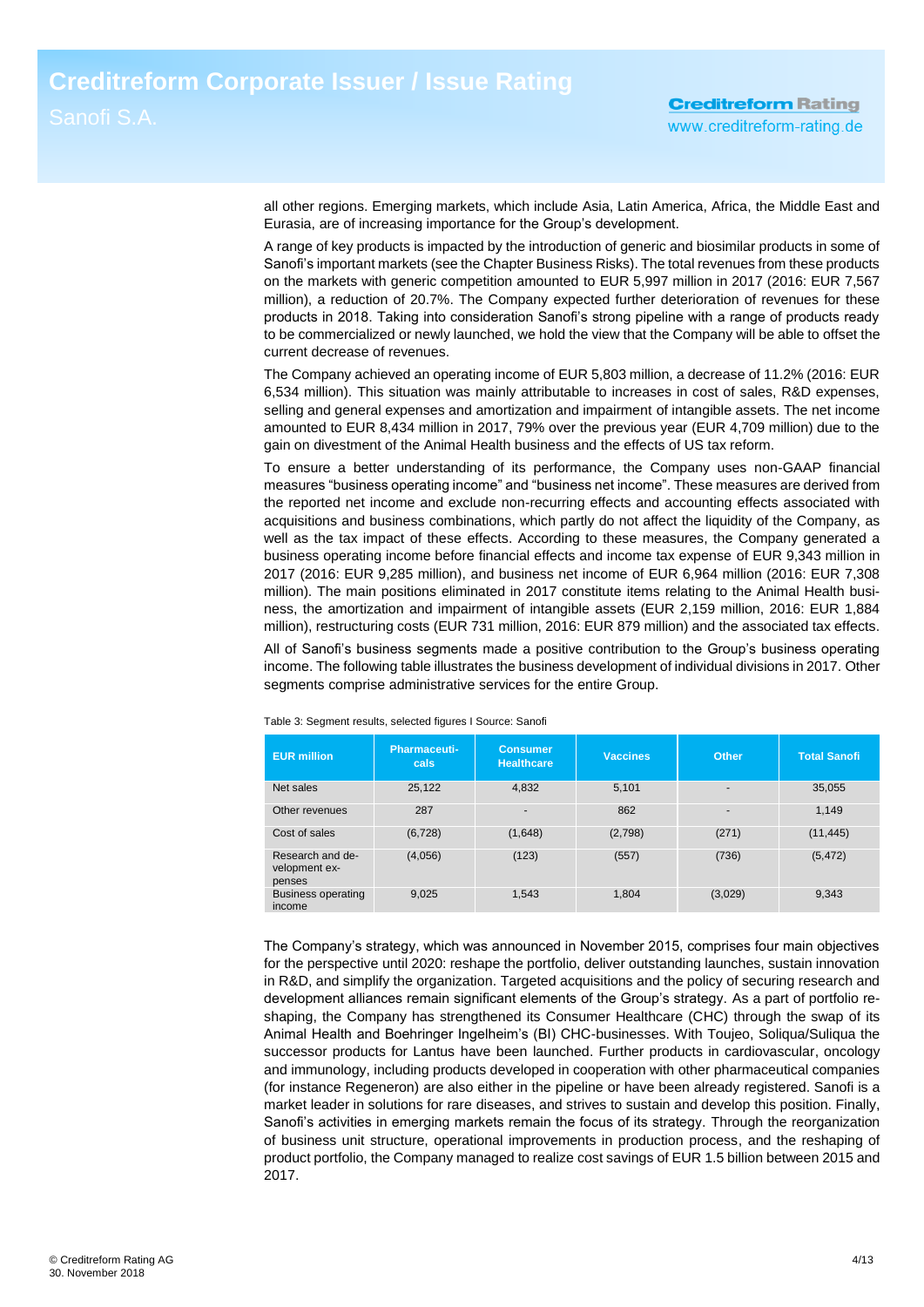Development in the second quarter was restrained due to the loss of exclusivity for a few key products on the US market. However, during the third quarter, performance recovered. The Company delivered strong results with double-digit growth in Specialty Care and emerging markets. The business division Vaccines recorded a high single-digit increase in sales. The Company managed to obtain approvals for a number of new Special Care products and to extend the approval of Dupixent for asthma. During the nine months of 2018, Sanofi achieved net sales of EUR 25,466 million (9M 2016: 26,380 million), a gross profit of EUR 18,054 million (9M 2017: EUR 18,715 million) and a net income of EUR 4,139 million (9M 2017, excluding the gain from its Animal Health business: EUR 3,897 million). The net income was favourably influenced by lower income tax expenses in 2018.

We consider the Company's strategy of expansion through new franchises such as the Rare Blood Disorder franchise, and the continued execution of roll-outs of new products such as Dupixent, to be sound and to be a key to ensuring the improvement of the Company's financial position after the major acquisitions made in 2018.

### **Structural risks**

Sanofi S.A. is a limited company incorporated under the French law. Its shares are listed on Euronext Paris and the New York Stock Exchange. The main shareholders as of 31 December 2017 were L'Oréal with 9.43% and Black Rock with 5.68% of shares. 1.54% belonged to the employees, and 0.45% represented treasury shares. 82.90% of the shares are free float.

Sanofi's corporate governance institutions are the Board of Directors and the Executive Committee. The Board of Directors is composed of 16 members, two of whom are employee representatives. The members are appointed for a maximum term of four years. 11 board members are independent. The Executive Committee consists of 15 permanent members and is chaired by the Chief Executive Officer.

The whole Group currently comprises over 300 companies worldwide with Sanofi S.A. at the head. The Company's structure has been transformed through numerous acquisitions since 2009. In September 2009 Sanofi acquired Merial (Animal Health business), which was subsequently exchanged for Boehringer Ingelheim's Consumer Healthcare business in 2017. In April 2011 Sanofi took over Genzyme, a US biotechnology company focused on recombinant human enzymes which treat enzyme deficiency conditions. In 2018 two other significant acquisitions followed, Ablynx and Bioverativ, as well as the divestiture of the European generic business, Zentiva, to Advent group. The acquisition transactions were mainly financed through bond emissions in March 2018.

The company has a few joint ventures with local partners worldwide, as well as collaboration agreements In collaboration with Regeneron, the Company developed Praluent (treatment of high cholesterol), Dpuixent (atopic dermatitis), and Kevzara (rheumathoid artritis) which, in our view, have promising market potential.. One of Sanofi's flagship products, Plavix, an antiplatelet medication, used to reduce the risk of heart disease and stroke, was also created in collaboration with BMS.

Since the divestiture of its Animal Health business, Sanofi has had three principal operating segments: Pharmaceuticals, Consumer Healthcare and Vaccines via Sanofi Pasteur.

The operating segment Pharmaceuticals comprises a range of franchises in the following medical areas: rare diseases, multiple sclerosis, oncology, immunology, diabetes, and cardiovascular. The activities connected to established prescription products and generics are also part of the Pharmaceuticals segment.

The Consumer Healthcare comprises products in the categories Allergy Cough & Cold, Pain, and Digestive and Nutritionals, which are sold over-the-counter. The most of the products were taken over after the swap of Sanofi's Animal Health and Boehringer Ingelheim's Consumer Healthcare businesses.

Sanofi Pasteur is a leading manufacturer in the areas of pediatric vaccines, influenza vaccines, meningitis vaccines, and travel and endemic vaccines.

We believe that the Group's organizational structure provides an appropriate framework for the continued positive development of its corporate business.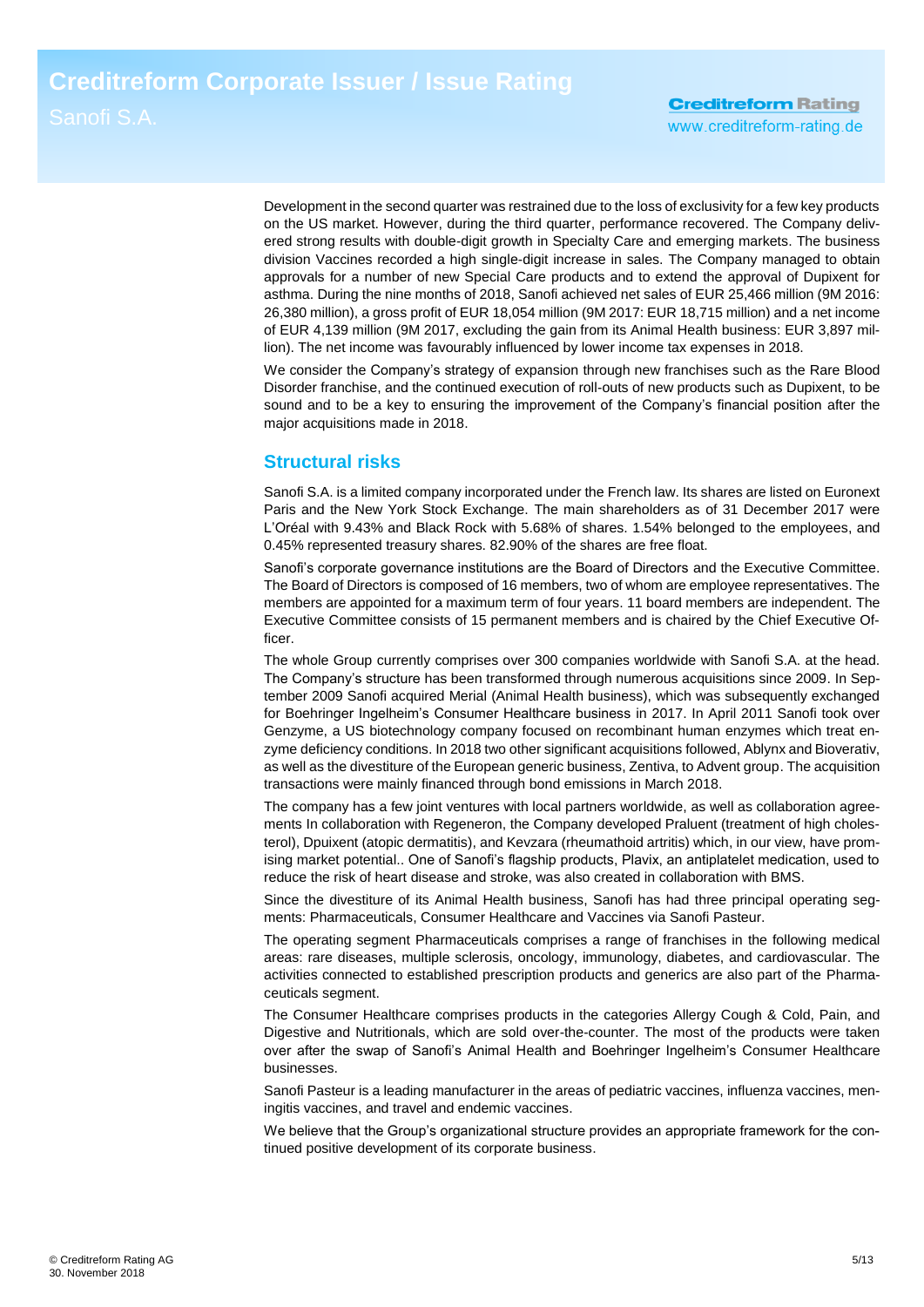### <span id="page-5-0"></span>**Business risks**

The Company's wide product portfolio and international business activities expose Sanofi to a range of external and internal risks. The Group combats these risks through a prudent business policy and comprehensive risk management.

Taking into consideration the ageing and growing population as well as unhealthy lifestyles in the Company's primary markets, we see the general market environment as favourable for the Company. Its performance is not susceptible to any cyclical economic developments or crises. On the other hand, the life span of pharmaceuticals are subject to cyclical developments associated with patent protection. In most countries, patent protection extends for approximately 20 years after the registration of a new molecule. The research and development (R&D) process can generally take up to 15 years. By the time marketing authorization is obtained, a significant portion of the patent has usually already passed, making the effective time of patent protection substantially shorter. After the expiry of a patent protection, generic and biosimilars producers have the right to bring their products to market, which is associated with price concessions and downward margin pressure on original products. Against this background, the decrease of revenues and profitability due to patent expirations can only be compensated by a strong pipeline and a high-quality portfolio of new products. For this reason, continued innovation and R&D are particularly important for retaining a strong market position. In 2017, Sanofi's R&D expenditures amounted to EUR 5,472 million, representing 15.6% of net sales (2016: EUR 5,172, 15.3%). Currently, Sanofi has 13 products in its pipeline, of which 8 products have already reached phase III or are in the registration process<sup>3</sup>.

A substantial part of the Company's revenues is generated from the sale of a few key flagship products. Some of them have been suffering sales deteriorations due to patent expiry and competition from generics and biosimilars. Particularly critical is the decrease of revenues in the key diabetes product Lantus after the launchof its biosimilar from Eli Lilly, and of follow-on insulins by Merck and Mylan in Europe and USA as well as resulting from granted rebates and the exclusion from the formulary by a few American healthcare system payers. The product generated revenues of EUR 5,714 million in 2016, representing 16.9% of Sanofi's net sales for the year. In 2017, Lantus' sales amounted to EUR 4,622 million or 13.2% of the net sales, a reduction of 19%. A range of other established flagship medicines has also been affected by generic and biosimilar competition. According to the annual report 2017, the net sales loss for affected products amounted to EUR 1,570 million. During 2017 and 2018 the Company managed to obtain regulatory approvals and to launch a range of new products: Dupixent (atopic dermatitis), Kevzara (rheumatoid arthritis), Soliqua/Suliqua (diabetes), Toujeo (diabetes, successor of Lantus), Praluent (cholesterol-lowering drug).

We hold the view that the Company's product pipeline, as well as new products developed by Sanofi or obtained in the course of the acquisitions, have a real potential to outweigh the negative impact of the patent expiry of the established flagship products, and ensures a healthy balance between established and new products, although the market launches are generally associated with higher costs.

The business activities of the Group are subject to strong government regulation in all relevant markets. The Group, in order to keep its authorizations, must ensure that its structure, procedures, management and employees comply with strict requirements set by supervisory authorities. Any changes to the Company's environmental, regulatory and policy framework, pricing, data privacy, could adversely affect its financial position.

### <span id="page-5-1"></span>**Financial risks**

-

CRA adjusted the original values in the financial statements for the purposes of the financial ratio analysis. Contrary to our normal practice, we deducted the goodwill shown on the balance sheet from the equity by 50%, suggesting a certain recoverability of the goodwill. The following descriptions and indicators are based solely on these adjustments.

<sup>&</sup>lt;sup>3</sup> The product development is divided into three stages; the Phase III is intended to confirm the therapeutic effects and the safety of a drug, identified in the course of Phases I and II. It is and is a precursor before registration.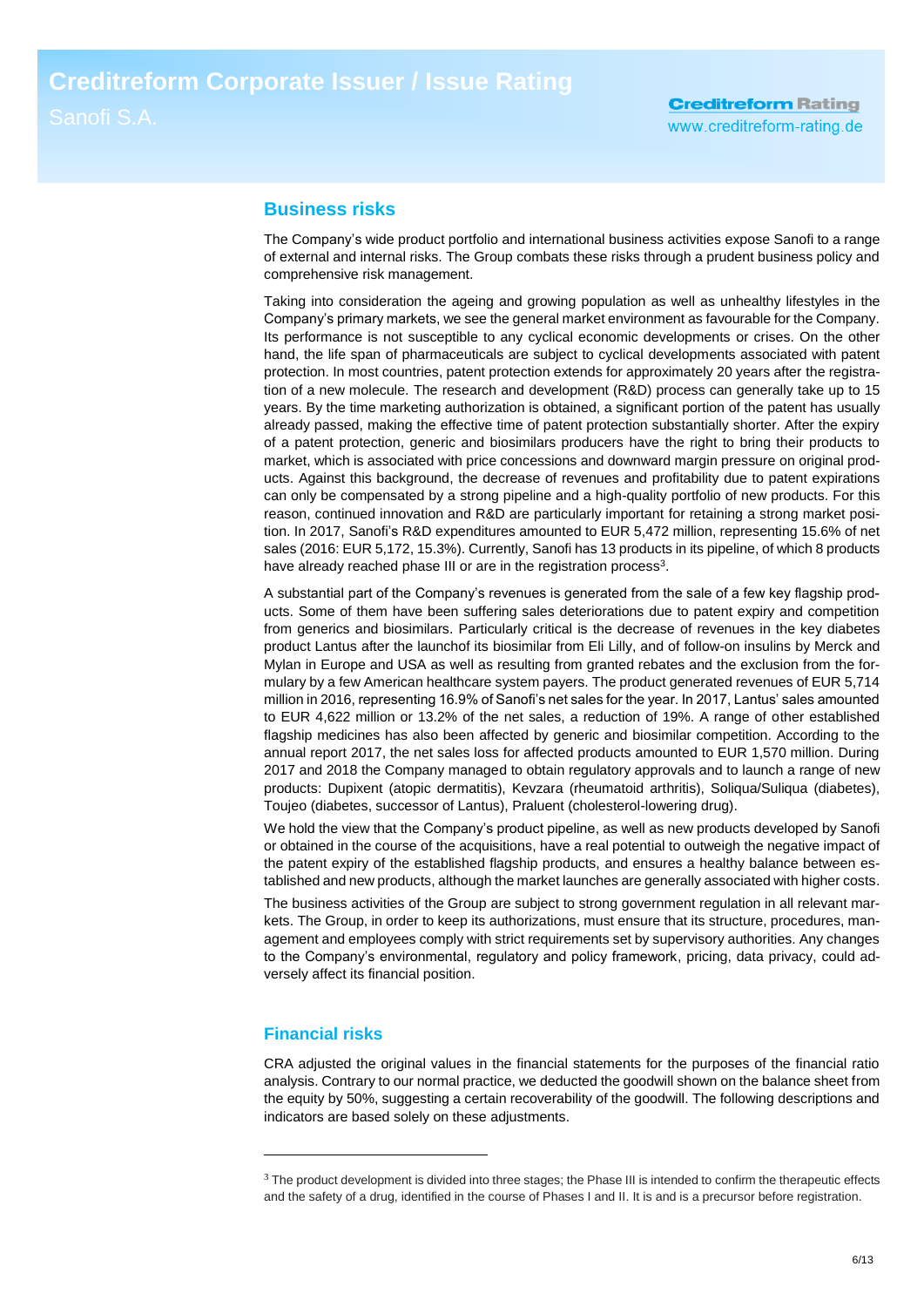As of 31.12.2018, the structured total assets amounted to EUR 75,989 million (2016: EUR 76,536 million). Equity increased from EUR 31,880 million to EUR 36,026 million. The changes in equity were significantly influenced by disbursement and by the share repurchase programme. Sanofi repurchased its own shares for a total amount of EUR 2,155 million (2016: EUR 2,905 million) and paid EUR 3,710 million to its shareholders (2016: EUR 3,759 million).

We hold the view that the capital structure of the Company is stable and well-balanced, taking into consideration its adjusted equity ratio of 47.4% as of 31 December 2017 and the predominantly longand medum-term character of its liabilities, which accounted for 61% of total liabilities. In our view, the solid asset coverage ratio of 103.43% emphasises the good balance structure.

As of 31 December 2017 the Company reduced its net financial debt significantly to EUR 5,229 million from EUR 8,206 million, mainly due to the receipt of balancing cash payments of EUR 4,207 million as part of the deal with BI<sup>4</sup>. The Net debt to EBITDA adj. ratio was at the solid level of 3.12 (2016: 3.50). Sanofi did not issue any bonds during the financial year 2017 and managed to repay the following three substantial borrowings: a bond issue of USD 1.5 billion (prematurely in September 2017 instead of April 2018), a EUR 428 million bank loan and a fixed-rate bond issue of EUR 750 million.

The Group finances its operations and acquisitions both through operating cash flows and borrowing facilities, particularly through senior notes from capital markets (87% of the gross debt as of 30 June 2018). The parent company raises the bulk of the Group's external financing and operates a cash pooling, under which any cash surplus at subsidiaries is centrally managed. Sanofi is exposed to risks of changes in interest rates, currency exchange rates and commodity prices. The Group therefore uses derivative financial instruments to mitigate the potential impact of those changes on its performance.

We believe that the Group benefits from a stable liquidity position. Sanofi disposed of cash and cash equivalents amounting to EUR 10,315 million as of 31 December 2017. In line with previous years, the Group's operating activities in 2017generated significant cash flows of EUR 7,379 million (2016: EUR 7,838 million). Sanofi has two syndicated credit facilities of EUR 4 billion each, drawable in EUR and USD, due on December 2020 and on December 2021 respectively, which can be used to cover current operational needs. Furthermore, Sanofi has two commercial paper Programmes: a EUR 6 billion Negotiable European Commercial Paper programme in France and a USD 10 billion programme in the United States. As of 31 December 2017 neither of these programmes was being used. The Group disposes of an EMTN Programme with a maximum total value of EUR 25 billion, which was until now used particularly for the financing of acquisitions. As of 30.06.2018, the bonds issued under the EMTN-Programme totalled to EUR 20,860 million. In March 2018, Sanofi issued six bonds with different maturities totalling EUR 8 billion, which were used for the financing of Ablynx and Bioverativ acquisitions. There were no financial covenants associated with the financial facilities of the Company. 87% of Sanofi's financial debt represented fixed-rate debt.

The net debt significantly increased during the course of the financial year 2018 to EUR 18,705 million (amount net of EUR 9,502 million cash and cash equivalents). The main reason for the increase of net debt were the acquisitions of Ablynx and Bioverativ for a total amount of EUR 12,686 million. The increase of net debt was offset by a cash inflow from the divestiture of the European generic business of EUR 1,577 million. Another reason behind the net debt increase were other capital expenditure (EUR 1,062 million), restructuring costs (EUR 683 million), further share repurchase (EUR 955 million), and dividend payments (EUR 3,773 million). Against this background, we expect a significant deterioration of the financial ratios as of 31 December 2018. Nevertheless, we also expect a recovery of net sales and profitability from the financial year 2019 onwards, considering the strong product pipeline and revenues from newly launched products, as well as from the products acquired with the both companies Ablynx and Bioverativ. Generally, we hold the view that, from 2019 onwards, a substantial deleveraging is achievable unless further considerable acquisitions or share buy-backs are planned.

-

<sup>4</sup> During the transaction, the final enterprise value of Sanofi's Animal Health business was determined as EUR 10,557 million. The enterprise value of BI's Healthcare Business was determined as EUR 6,239 million (including goodwill of EUR 2,222 million).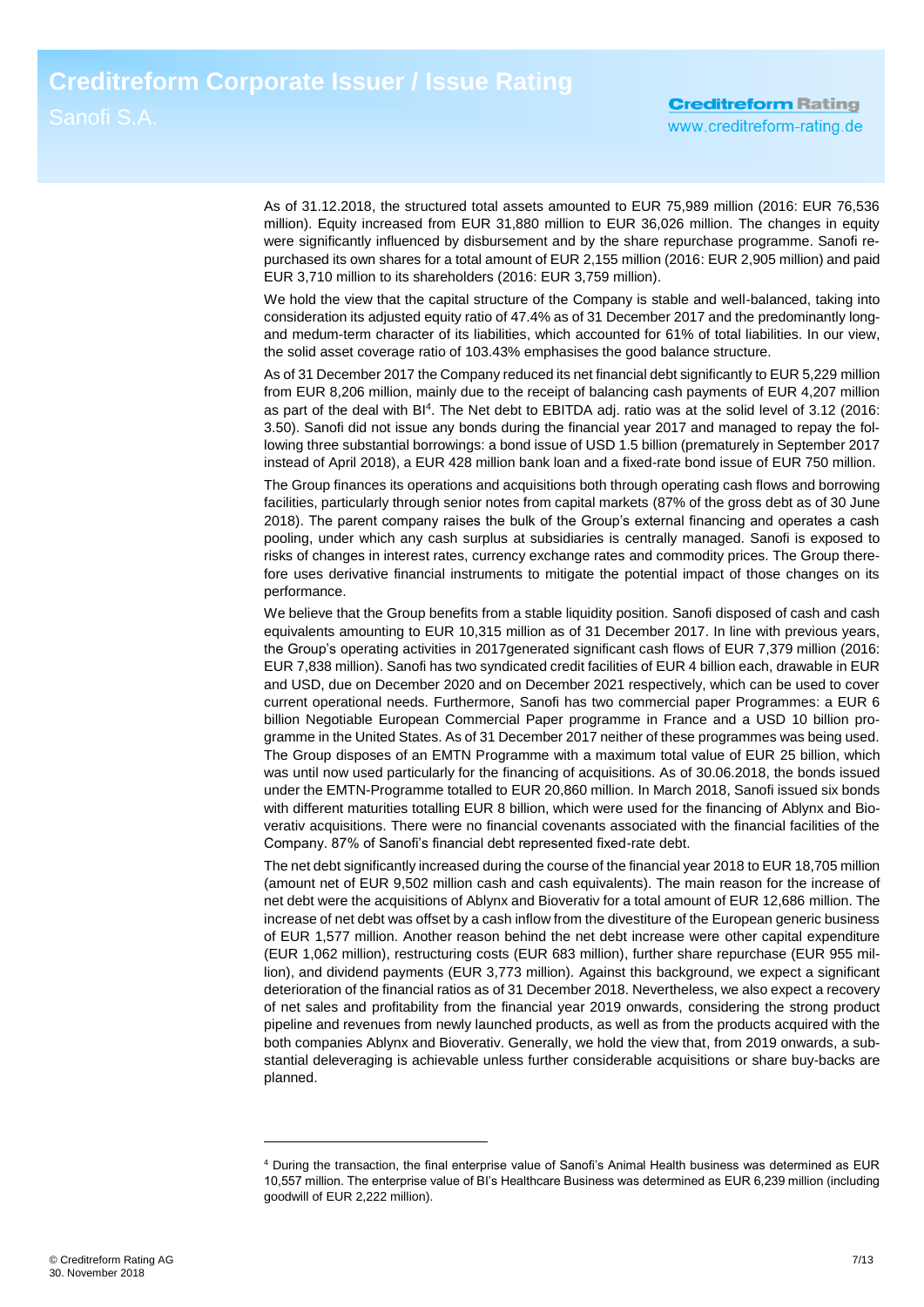### **Issuer / issue rating details**

### **Issue rating**

This issue rating is exclusively valid for the long-term senior unsecured issues denominated in Euro, issued by Sanofi S.A., which are included in the list of ECB-eligible marketable assets. The ECB list of eligible marketable assets can be found on the website of the ECB.

The Notes have been issued within the framework of Sanofi's EMTN Programme, most recently renewed in March 2018. The total nominal value of the bonds issued must not exceed EUR 25 billion. Notes may be issued on an unsubordinated or on a subordinated basis. According to the most recent prospectus from 13 March 2018 and its supplements, dated 14 September 2018 and 15 November 2018, the Notes issued under the EMTN Programme benefit from a negative pledge provision and a cross-default mechanism (in respect of unsubordinated notes).

We have assigned the EUR debt securities issued by Sanofi S.A. a rating of A+. This decision is mainly based on the corporate rating of Sanofi. Other types of debt instruments or issues denominated in other currencies have not been rated by CRA. For a list of all currently valid ratings and additional information, please consult the website of Creditreform Rating AG.

#### **Overview**

Table 4: Summary of CRA Ratings I Source: CRA

| Ratingobjekte                                    | <b>Details Information</b> |               |  |
|--------------------------------------------------|----------------------------|---------------|--|
|                                                  | Date                       | Rating        |  |
| Sanofi S.A.                                      | 30/11/2018                 | $A+ /$ stable |  |
| Long-Term Local Currency Senior Unsecured Issues | 30/11/2018                 | A+            |  |
| Other                                            | $- -$                      | n.r.          |  |

Table 5: Overview of Sanofi EMTN Programme I Source: Sanofi, prospectus dated 13 March 2018

| <b>Same Details</b>       |                    |             |                                     |
|---------------------------|--------------------|-------------|-------------------------------------|
| Volume                    | EUR 25,000,000,000 | Maturity    | Depending on<br>the respective bond |
| <b>Issuer</b>             | Sanofi S.A.        | Coupon      | Depending on<br>the respective bond |
| Arrangers                 | <b>BNP Paribas</b> | Currency    | Depending on<br>the respective bond |
| <b>Credit Enhancement</b> | none               | <b>ISIN</b> | Depending on<br>the respective bond |

At the time of the rating, the following EUR-denominated Notes have been rated by Creditreform Rating AG:

Table 6: Overview of the issues of the Sanofi EMTN Programme I Source: Website of Sanofi and CRA's own presentation

| <b>ISIN</b>  | <b>EUR</b>    | <b>Issue Date</b> | <b>Maturity Date</b> | <b>Unsolicited Rating</b> |
|--------------|---------------|-------------------|----------------------|---------------------------|
| FR0012969012 | 750,000,000   | 22.09.2015        | 22.03.2019           | $A+$                      |
| FR0013143989 | 500,000,000   | 05.04.2016        | 05.04.2019           | $A+$                      |
| XS0456451771 | 800,000,000   | 12.10.2009        | 11.10.2019           | $A+$                      |
| FR0013201613 | 1,000,000,000 | 13.09.2016        | 13.01.2020           | $A+$                      |
| FR0013324324 | 500,000,000   | 21.03.2018        | 21.03.2020           | $A+$                      |
| FR0013324316 | 1,000,000,000 | 21.03.2018        | 21.03.2020           | $A+$                      |
| FR0011560333 | 1,000,000,000 | 04.09.2013        | 04.09.2020           | $A+$                      |
| FR0012969020 | 500,000,000   | 22.09.2015        | 22.09.2021           | $A+$                      |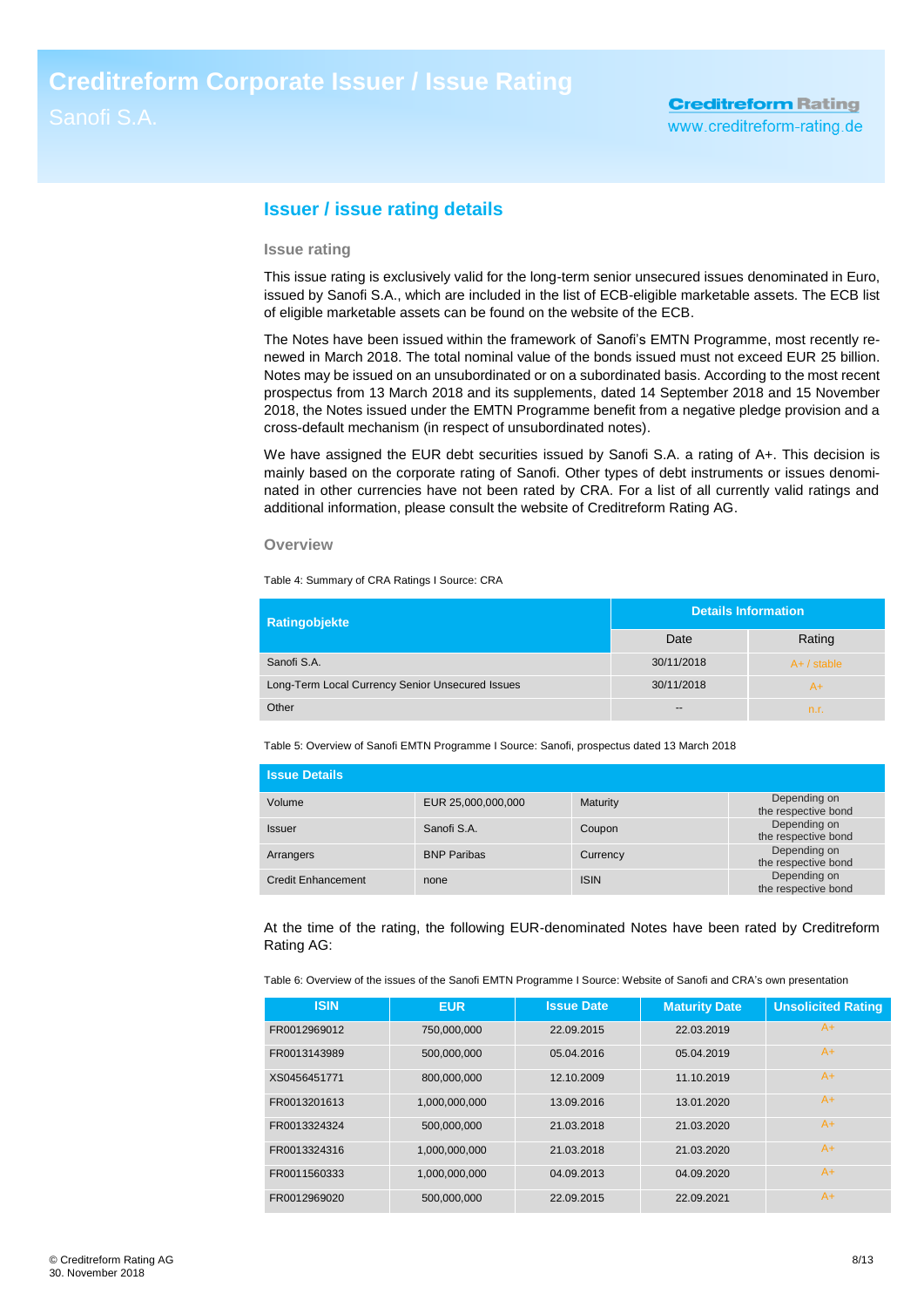# **Creditreform Rating**

www.creditreform-rating.de

| FR0012146777 | 1,000,000,000 | 10.09.2014 | 10.03.2022 | $A+$ |
|--------------|---------------|------------|------------|------|
| FR0013201621 | 850,000,000   | 13.09.2016 | 13.09.2022 | $A+$ |
| FR0013324332 | 1,750,000,000 | 21.03.2018 | 21.03.2023 | A+   |
| FR0011625433 | 1,000,000,000 | 14.11.2013 | 14.11.2023 | A+   |
| FR0013143997 | 600,000,000   | 05.04.2016 | 05.04.2024 | A+   |
| FR0012969038 | 750,000,000   | 22.09.2015 | 22.09.2025 | $A+$ |
| FR0013324340 | 1,500,000,000 | 21.03.2018 | 21.03.2026 | A+   |
| FR0012146801 | 1,510,000,000 | 10.09.2014 | 10.09.2026 | $A+$ |
| FR0013201639 | 1,150,000,000 | 13.09.2016 | 13.01.2027 | $A+$ |
| FR0013144003 | 700,000,000   | 05.04.2016 | 05.04.2028 | $A+$ |
| FR0013324357 | 2,000,000,000 | 21.03.2018 | 21.03.2030 | A+   |
| FR0013324373 | 1,250,000,000 | 21.03.2018 | 21.03.2038 | A+   |

All future LT LC senior unsecured Notes that will be issued by Sanofi under the current EMTN Programme, denominated in Euro and included in the list of ECB-eligible marketable assets will, until further notice, receive the same ratings as the current LT LC senior unsecured Notes issued under the EMTN Programme. Notes issued under the Programme in any currency other than euros, or other types of debt instruments, have not yet been rated by CRA. For a list of all currently valid ratings and additional information, please consult the website of Creditreform Rating AG.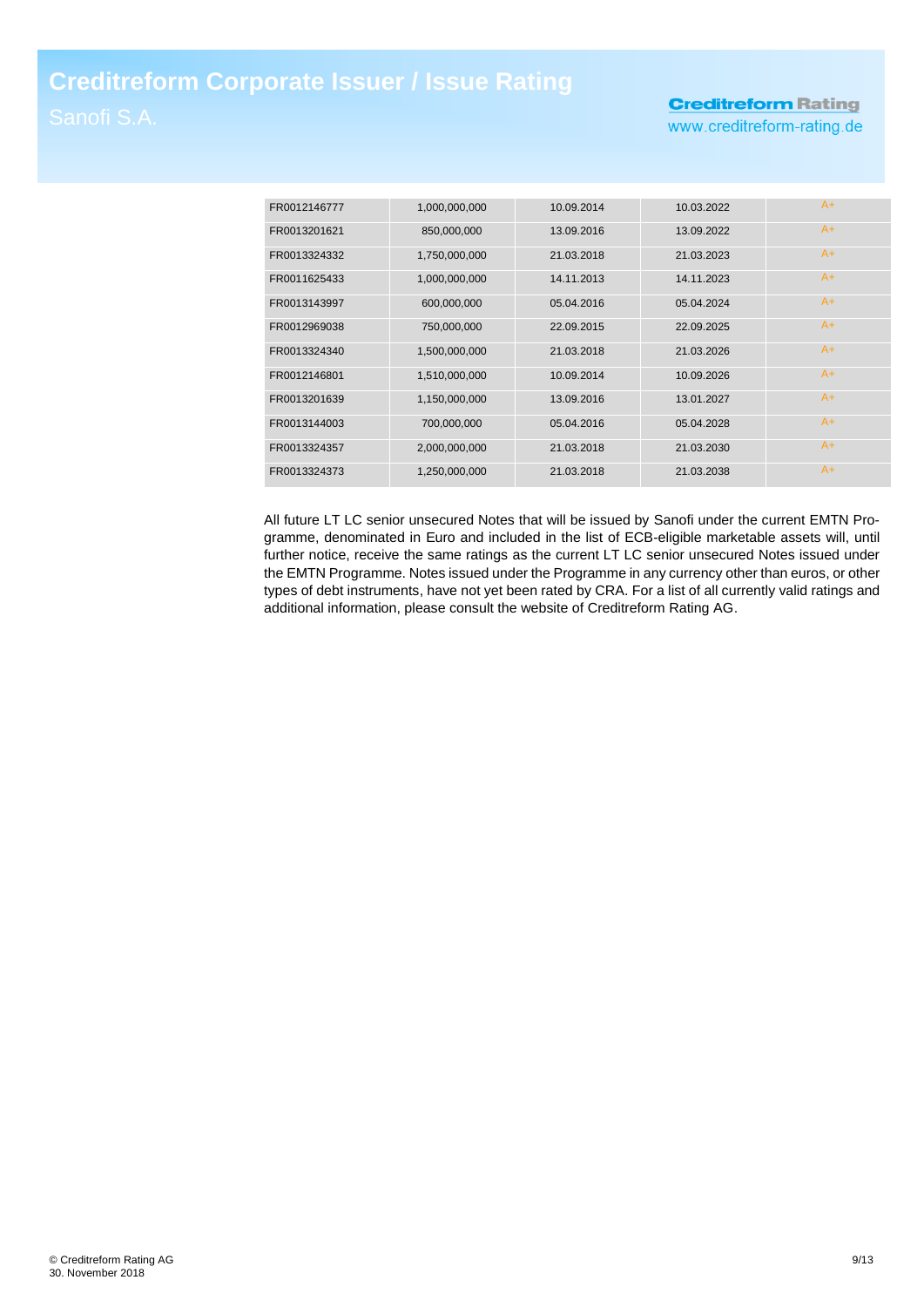# **Financial ratios analysis**

Table 6: Financial ratios of Sanofi S.A. I Source: Sanofi, standardized by CRA

| <b>Asset Structure</b>                      | 2015           | 2016   | 2017   |
|---------------------------------------------|----------------|--------|--------|
| Fixed asset intensity (%)                   | 59.45          | 58.16  | 63.46  |
| Asset turnover                              |                | 0.45   | 0.46   |
| Asset coverage ratio (%)                    | 96.08          | 108.01 | 103.43 |
| Liquid funds to total assets (%)            | 12.14          | 13.42  | 13.57  |
| <b>Capital Structure</b>                    |                |        |        |
| Equity ratio (%)                            | 45.31          | 41.65  | 47.41  |
| Short-term-debt ratio (%)                   | 23.63          | 23.03  | 20.34  |
| Long-term-debt ratio (%)                    | 11.81          | 21.17  | 18.23  |
| Capital lock-up period (in days)            | 40.90          | 46.37  | 48.24  |
| Trade-accounts-payable ratio (%)            | 5.06           | 5.61   | 6.10   |
| Short-term capital lock-up (%)              | 39.37          | 37.42  | 29.25  |
| Gearing                                     | 0.94           | 1.08   | 0.82   |
| Leverage                                    | $\overline{a}$ | 2.30   | 2.25   |
| <b>Financial Stability</b>                  |                |        |        |
| Cash flow margin (%)                        | ÷              | 22.21  | 20.21  |
| Cash flow ROI (%)                           | --             | 9.81   | 9.32   |
| Debt / EBITDA adj.                          | 4.16           | 4.54   | 4.21   |
| Net Debt / EBITDA adj.                      | 3.24           | 3.50   | 3.12   |
| ROCE (%)                                    | 13.60          | 16.31  | 14.07  |
| Debt repayment period                       |                | 5.22   | 2.76   |
| <b>Profitability</b>                        |                |        |        |
| Gross profit margin (%)                     | 100.00         | 100.00 | 100.00 |
| <b>EBIT interest coverage</b>               | 10.06          | 7.07   | 13.82  |
| <b>EBITDA</b> interest coverage             | 17.71          | 10.64  | 22.59  |
| Ratio of personnel costs to total costs (%) | 26.82          | 26.96  | 26.59  |
| Ratio of material costs to total costs (%)  | 0.00           | 0.00   | 0.00   |
| Return on investment (%)                    | 6.33           | 7.39   | 11.62  |
| Return on equity (%)                        |                | 14.54  | 25.20  |
| Net profit margin (%)                       | 12.88          | 14.19  | 24.40  |
| Interest burden (%)                         | 92.83          | 88.95  | 97.09  |
| Operating margin (%)                        | 16.51          | 19.32  | 16.55  |
| <b>Liquidity</b>                            |                |        |        |
| Cash ratio (%)                              | 51.37          | 58.27  | 66.73  |
| Quick ratio (%)                             | 130.57         | 137.57 | 130.39 |
| Current ratio (%)                           | 171.60         | 181.64 | 179.62 |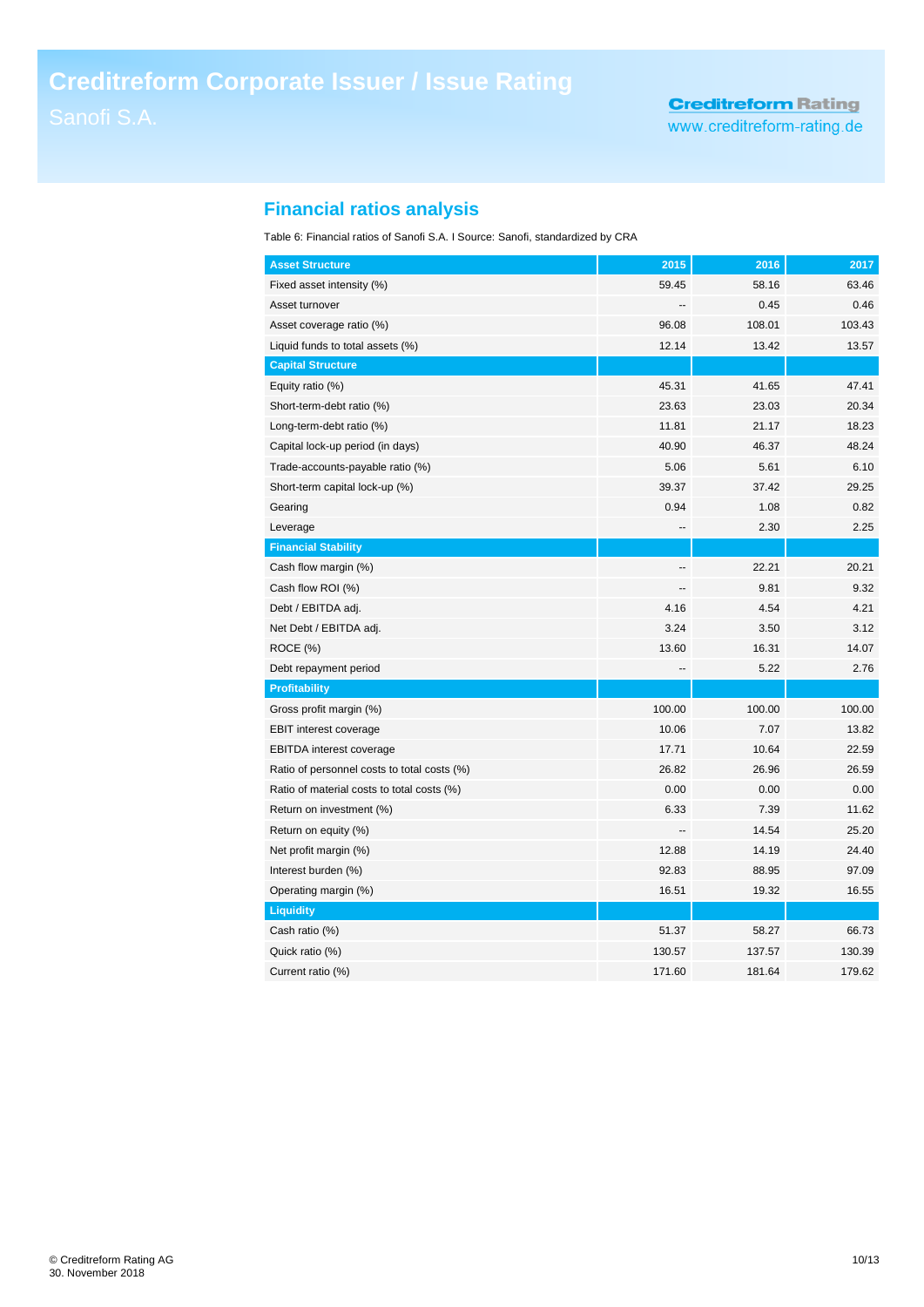# **Appendix**

**Rating history**

Corporate issuer rating of Sanofi S.A.

| <b>Event</b>   | <b>Rating date</b> | <b>Publication date</b> | <b>Monitoring period</b> | <b>Result</b> |
|----------------|--------------------|-------------------------|--------------------------|---------------|
| Initial rating | 30/11/2018         | XX/12/2018              | Withdrawal of the rating | $A+$ / stable |

Rating der LT LC senior unsecured issues of Sanofi S.A.

| Event          | <b>∖Ratin</b> ɑ date ˈ | <b>Publication date</b> | <b>Monitoring period</b> | Result |
|----------------|------------------------|-------------------------|--------------------------|--------|
| Initial rating | 30/11/2018             | XX/12/2018              | Withdrawal of the rating |        |

### **Regulatory requirements**

The present rating is an unsolicited rating. Creditreform Rating AG was not commissioned by the Issuer with the preparation of the rating. The present analysis was prepared on a voluntary basis.

The rating is based on the analysis of published information and on internal evaluation factors. The quantitative analysis is primarily based on the last annual report of the Issuer, the basis prospectuses and on press releases of the company. The information and documents meet the requirements and are in accordance with the published Creditreform Rating AG's rating methodology.

The rating was conducted on the basis of Creditreform Rating's "Corporate Issue Ratings" methodology and the "Corporate Issuer Rating" methodology. A complete description of Creditreform Rating's rating methodologies is published on the following internet page: www.creditreform-rating.de.

The documents submitted and information gathered were sufficient to meet the requirements of Creditreform Rating AG's rating methodology. A complete description of Creditreform Rating's rating methodologies and Creditreform's basic document "Rating Criteria and Definitions" is published on the following internet page:

www.creditreform-rating.de/en/regulatory-requirements/

This rating was carried out by analysts Elena Alexeenco (e.alexeenco@creditreform-rating.de) and Holger Becker (h.becker@creditreform-rating.de), both located in Neuss, Germany. A management meeting did not take place.

The rating was presented to the rating committee on 30 November 2018. The company examined the rating report prior to publication and was given at least one full working day to appeal the rating committee's decision and to provide additional information. The rating decision was not amended following this examination.

The rating will be monitored until CRA removes the rating and sets it to non-rated (n.r.).

In 2011 Creditreform Rating AG was registered within the European Union according to EU Regulation 1060/2009 (CRA-Regulation). Based on the registration Creditreform Rating AG (CRA) is allowed to issue credit ratings within the EU and is bound to comply with the provisions of the CRA-Regulation.

### Please note:

This report exists in an English version only. This is the only binding version.

### **Conflict of interests**

No conflicts of interest were identified during the rating process that might influence the analyses and judgements of the rating analysts involved or any other natural person whose services are placed at the disposal or under the control of Creditreform Rating AG and who are directly involved in credit rating activities or in approving credit ratings and rating outlooks.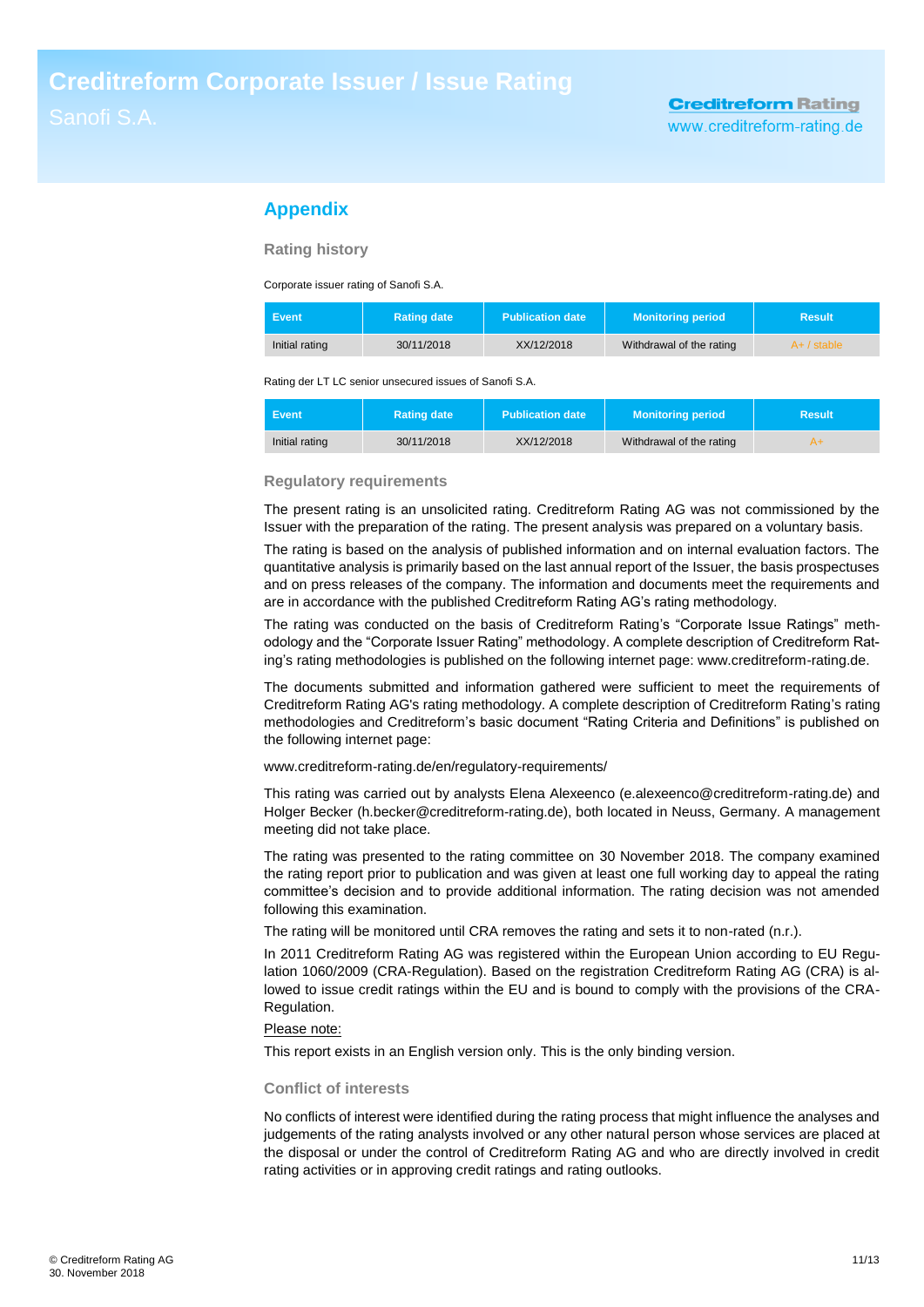In the event of providing ancillary services to the rated entity, CRA will disclose all ancillary services in the credit rating report.

### **Rules on the presentation of credit ratings and rating outlooks**

The approval of credit ratings and rating outlooks follows our internal policies and procedures. In line with our 'Rating Committee' policy, all credit ratings and rating outlooks are approved by a rating committee based on the principle of unanimity.

To prepare this credit rating, CRA has used following substantially material sources:

Corporate Issuer rating:

- 1. Annual report
- 2. Website
- 3. Internet research

Corporate Issue rating:

1. Issuer corporate rating incl. information used for the Issuer corporate rating

2. Documents on issues / instruments

There are no other attributes and limitations of the credit rating or rating outlook other than those displayed on the CRA website. Furthermore, CRA considers as satisfactory the quality and extent of information available on the rated entity. With respect to the rated entity, Creditreform Rating AG regarded available historical data as sufficient.

Between the time of disclosure of the credit rating to the rated entity and the public disclosure, no amendments were made to the credit rating.

The 'Basic Data' information card indicates the principal methodology or version of methodology that was used in determining the rating, with a reference to its comprehensive description.

In cases where the credit rating is based on more than one methodology or where reference only to the principal methodology might cause investors to overlook other important aspects of the credit rating, including any significant adjustments and deviations, Creditreform Rating AG explains this fact in the credit rating report and indicates how the different methodologies or other aspects are taken into account in the credit rating. This information is integrated in the credit rating report.

The meaning of each rating category, the definition of default or recovery and any appropriate risk warning, including a sensitivity analysis of the relevant key rating assumptions such as mathematical or correlation assumptions, accompanied by worst-case scenario credit ratings and best-case scenario credit ratings are explained.

The date at which the credit rating was initially released for distribution and the date when it was last updated, including any rating outlooks, is indicated clearly and prominently in the 'Basic Data' card as a "rating action"; initial release is indicated as "initial rating", other updates are indicated as an "update", "upgrade" or "downgrade", "not rated", "confirmed", "selective default" or "default".

In the case of a rating outlook, the time horizon is provided during which a change in the credit rating is expected. This information is available within 'Basic Data' information card.

In accordance with Article 11 (2) EU-Regulation (EC) No 1060/2009, a registered or certified cred-it rating agency shall make available, in a central repository established by ESMA, information on its historical performance data including the rating transition frequency and information about credit ratings issued in the past and on their changes. Requested data are available at the ESMA website: https://cerep.esma.europa.eu/cerep-web/statistics/defaults.xhtml.

An explanatory statement of the meaning of Creditreform**'**s default rates are available in the credit rating methodologies disclosed on the website.